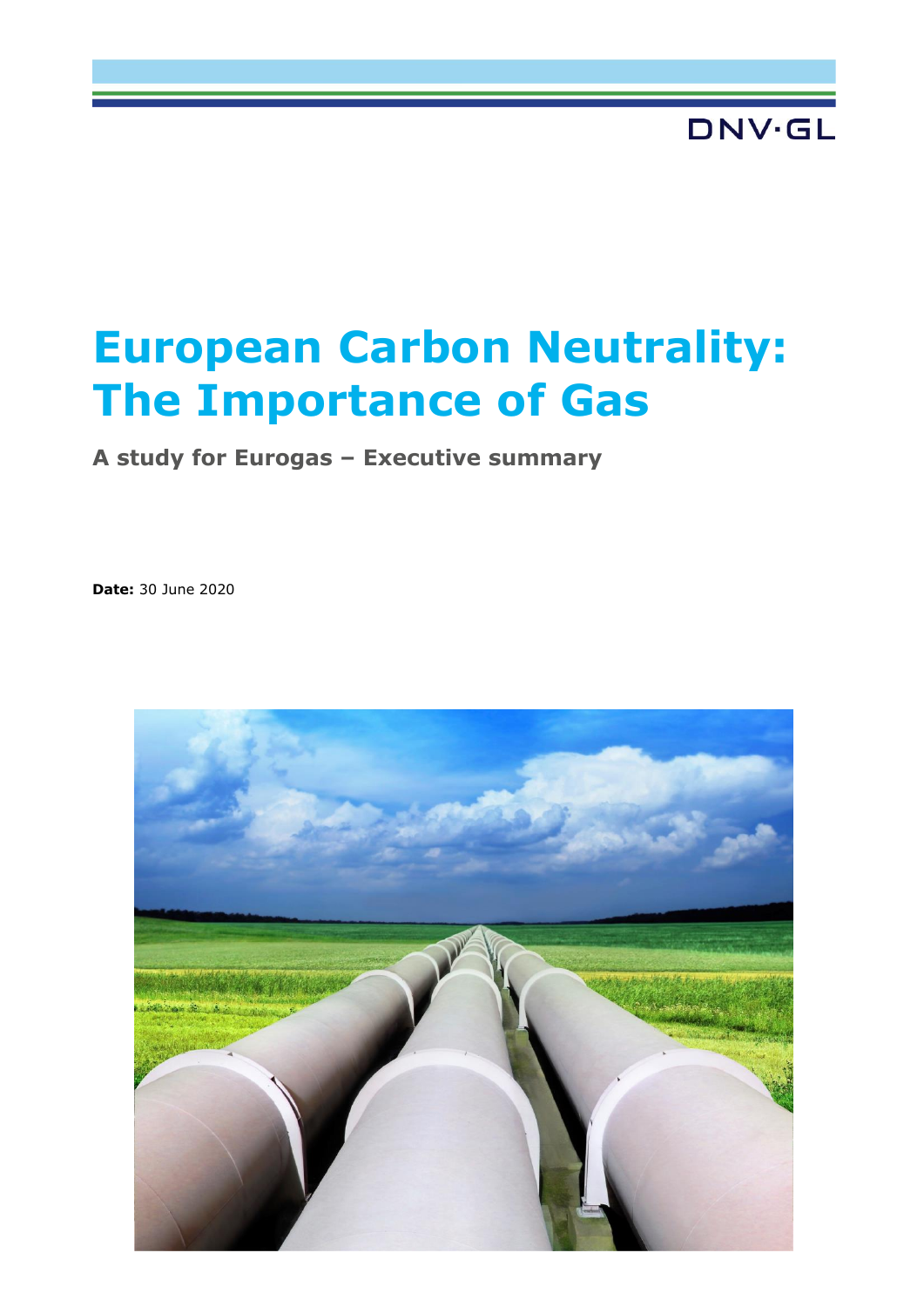# DNV·GL

Considerable efforts to mitigate and adapt to climate change are needed to keep Europe's societies habitable. The European Commission (EC) is committed to tackling climate change head on and aims to make Europe the world's first climate-neutral continent by 2050. The impact of transitioning to a net zero economy without greenhouse gas (GHG) emissions will be felt throughout the EU and in the energy sector in particular.

The European gas industry must find ways to thrive in a world where greenhouse gas emissions are gradually eliminated. This will mean supporting a vast expansion of renewable electricity generation and aggressively reducing emissions from fossil fuel use. This report was commissioned by Eurogas and investigates a continued and supporting role for gas in a decarbonized European economy by 2050.

To assess how to achieve a decarbonized future for the European energy sector and European consumers DNV GL developed a 100%  $CO<sub>2</sub>$  emissions reduction pathway (net zero) - labelled the 'Eurogas scenario'. This scenario builds on the strengths of the European gas sector and the advantages of energy delivery through existing gas networks. The Eurogas scenario was subsequently compared with an alternative pathway focusing on replacing gaseous energy with (primarily) electricity. This is called the 1.5TECH scenario in this report, and is DNV GL's interpretation of the EC's 1.5TECH scenario presented in 2018 as part of the *"long-term strategic vision for a prosperous, modern, competitive and climate neutral economy"*.

In both scenarios, all sectors need extensive decarbonization to achieve the reductions in emissions needed to meet the EC's net zero target by mid-century. In particular, it is clear that the electricity generation and manufacturing sectors (in both scenarios) must go carbon negative to achieve this. In the Eurogas scenario, electricity generation and manufacturing use energy produced from biomethane and biomass – decarbonized through carbon capture and storage (CCS) technology – to compensate for the remaining emissions produced by the increasingly less carbon-intensive buildings and transport sectors. The same occurs under the 1.5TECH scenario, although to a lesser extent. This scenario sees emissions reduced more evenly across all sectors.

There are several noteworthy similarities between both scenarios:

- Decarbonization of the electricity and manufacturing sectors depends on CCS technology and infrastructure being scaled
- Biomass use and second-generation biomethane technologies are pillars of Europe's decarbonization efforts. They are crucial for net negative emissions
- The road transport sector becomes increasingly electrified in both scenarios lead by battery electric vehicles (BEVs). Fuel cell electric vehicles (FCEVs) complement BEVs in commercial road transport.

In both scenarios, energy demand from the buildings sector does not reduce to the same extent as in other sectors in 2050. However, the energy carrier supplying this sector varies between the two scenarios. In the Eurogas scenario, natural gas and the scaled use of biomethane and hydrogen continues to deliver a substantial share of the sectors energy use. While in the 1.5TECH scenario a strong increase in the use of electricity for heating is observed.

The overall comparison of the two scenarios provides us with the following key findings: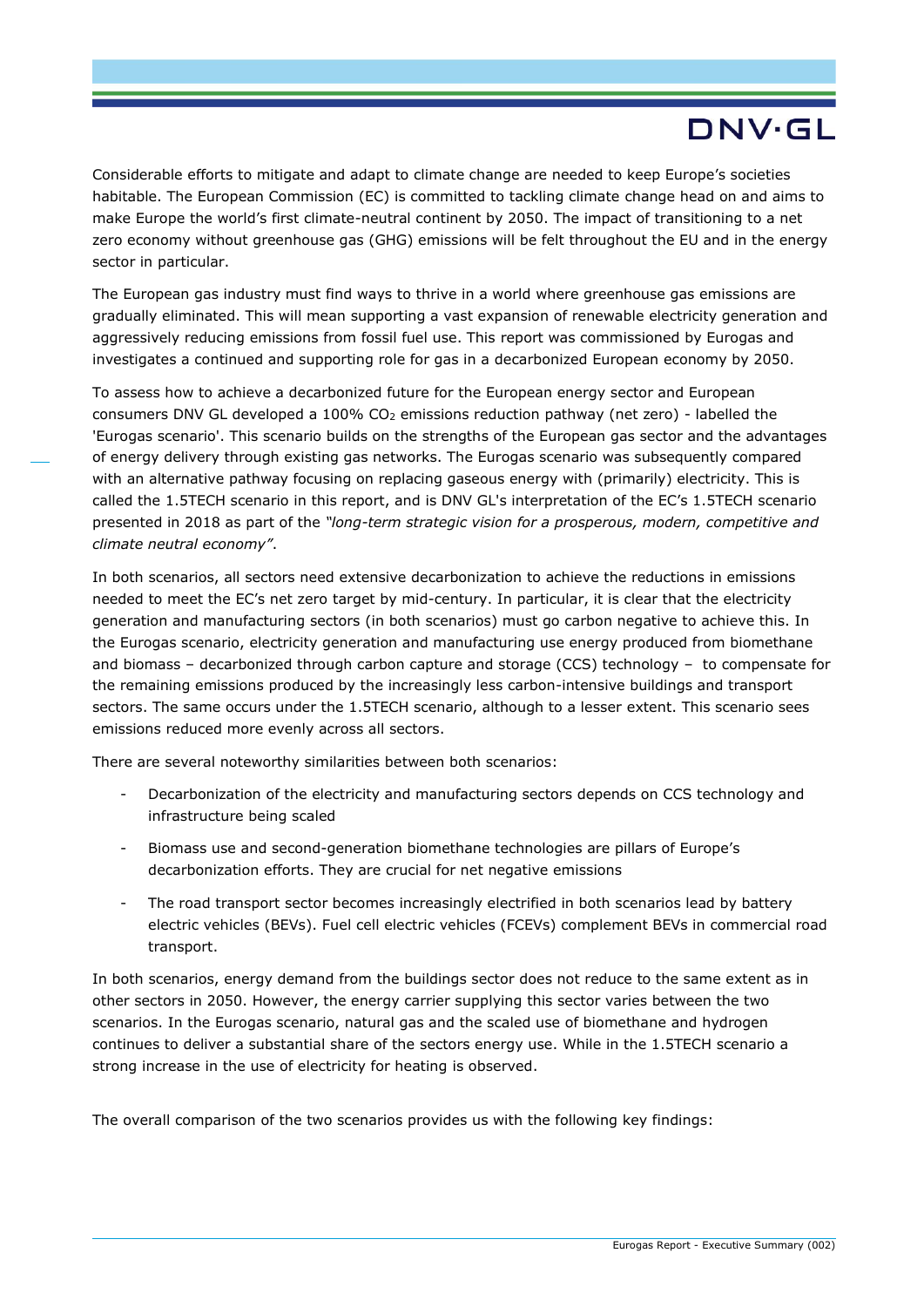## **Page 3 of 4**

#### **Decarbonization of the European energy system**

- In 2050 gaseous energy supply continues to play an important role delivering 32% of European final energy demand in the Eurogas scenario.
- The use of biogas and biomethane can result in significant negative carbon emissions (when coupled with CCS) making cost-efficient emission reduction available for otherwise hard-todecarbonise sectors of energy demand.
- Hydrogen, biomethane and CCS can reduce the carbon footprint of the European gaseous energy supply chain by 89% in 2050 (and beyond if net negative emissions are included) in the Eurogas scenario.

#### **Costs to society**

- Continued gaseous energy supply in the Eurogas scenario delivers a net zero energy system at significantly lower cost (130 billion euro in annual savings) in 2050.
- Gaseous energy use reduces the cost of extensive renovation of the building sector and power grid expansion to accommodate for all-electric heating. It therefore provides society with a cheaper pathway to reducing emissions ( $\sim$ 10 trillion euro in savings between 2018-2050).
- Continued use of gaseous energy in the Eurogas scenario reduces the estimated capex for European power grid expansion by around 1.3 trillion euros until 2050 (compared with the 1.5TECH scenario).

#### **Decarbonization of gas supply**

- Hydrogen production through methane reforming coupled with CCS (blue hydrogen) supplies the bulk of medium-term demand for hydrogen, reaching 820 terrawatt-hours (TWh) of supply in the Eurogas scenario in 2050.
- In both scenarios CCS is an indispensable technology for the decarbonization of the power and manufacturing sector with capacity between 895 and 1048 million ton of  $CO<sub>2</sub>$  sequestered per year (CO2/yr) in 2050 for the 1.5TECH and Eurogas scenario respectively.
- Increasing availability of Variable Renewable Energy Supply (VRES) and cost reduction in electrolysis technology cause hydrogen production from renewable electricity ("green hydrogen") to reach 964 TWh in 2050 in the Eurogas scenario.
- Biomethane (second generation) can sustainably deliver 1014 TWh of energy in 2050, with supply costs impacted by feedstock scarcity in the longer run.

#### **Infrastructure investment needs**

- The combined effect of continuing the use of gaseous energy supply infrastructure and demand response technologies in the power sector reduce the peak-to-average capacity need by 19% from 2017 to 2050.
- Investment need for the continued use of gaseous energy is a fraction (11% of total capex in the Eurogas scenario) compared to the investment needed in the build-up of power grids to 2050.
- In the Eurogas scenario over 80% of the investment need in gaseous energy networks is for the accommodation of hydrogen into the networks (blended, retrofit and new build).